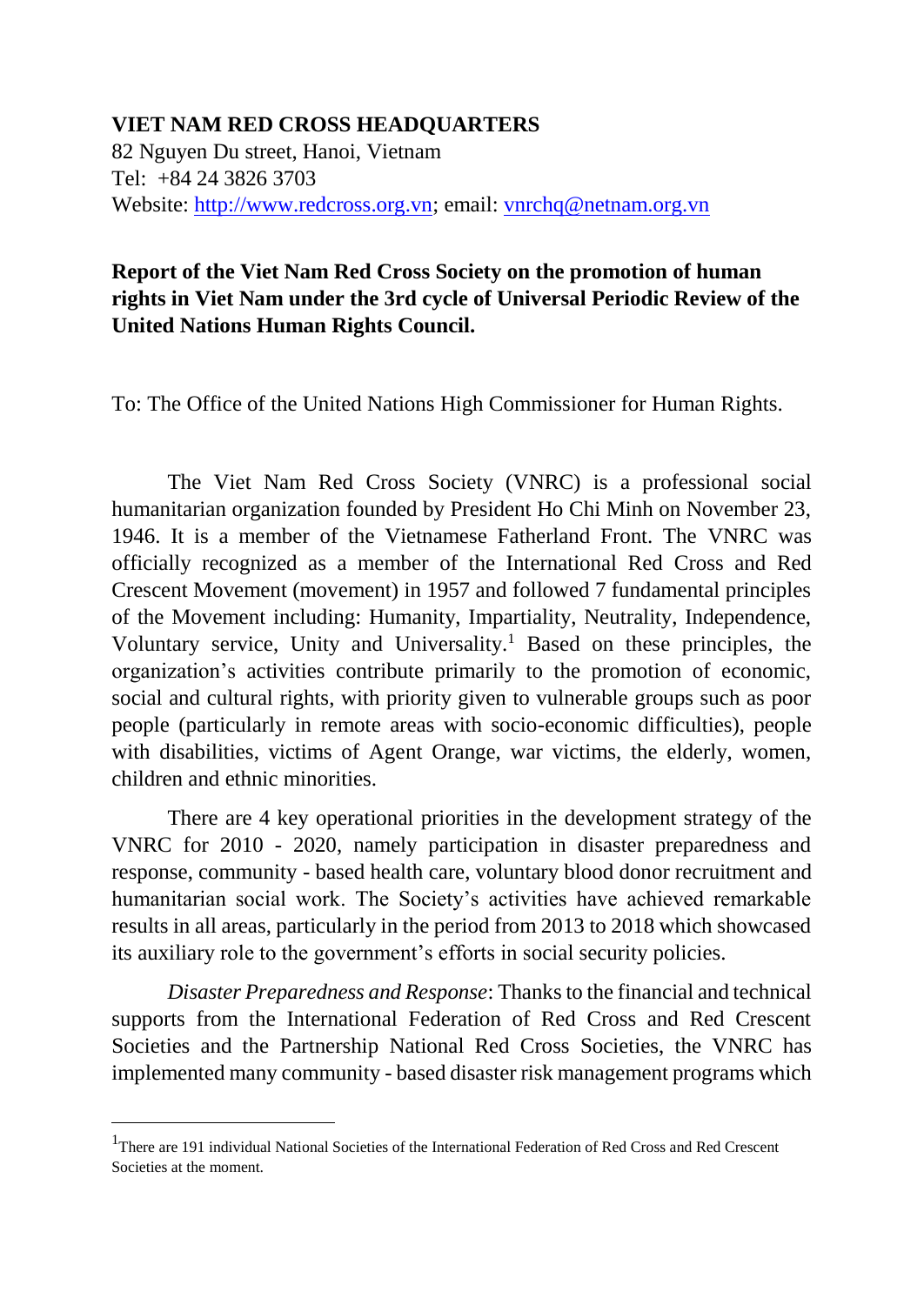built disaster preparedness and resilience for 585 communities (villages) across the country and helped people in disaster - prone areas gaining awareness and skills as well as being equipped with a number of tools and constructions to be safe once disasters happen. In addition, annual emergency response programs help meeting the most pressing needs have affected communities as well as supporting for post - disaster recovery and reconstruction efforts.<sup>2</sup>

*Humanitarian social work*: Many programs and campaigns have been implemented effectively, drawing attention from the whole society in taking care of the poor and the vulnerable such as the "Tet for the poor and victims of Agent Orange" program,<sup>3</sup> "Each organization and individual associating with a humanitarian address" campaign,<sup>4</sup> "Cow Bank" Project,<sup>5</sup> programs aiming at helping people with disabilities fully integrate into society (by providing health and rehabilitation services, hearing aids, mobility equipment (wheelchair, prosthetic limbs), vocational trainings and job creation); assisting local authorities to ensure disabled people having equal opportunities (integrating issues of people with disabilities into local disaster preparedness and socioeconomic development plans), eradicating barriers and raising disabled people's position and opportunities in the community.

*Voluntary blood donor recruitment*: The VNRC actively mobilizes the blood donors through different campaigns, creating more sources of blood to meet the need of blood for treatment. An average of 1 million of blood units<sup>6</sup> are collected annually via the programs of the VNRC, increasing the chance of living for millions of patients.

*Community - based health care*: the VNRC carries out many activities such as (1) organizing free health care for the poor in remote areas via the network of

-

 $^{2}$  During the period of 5 years, 57905 households (approximately 231620 people) were supported via emergency relief programs.

<sup>&</sup>lt;sup>3</sup> From 2013 to 2018, the number of gifts given to families in difficult circumstance in lunar New Year raised gradually from the initial quota of 1 million. 2.77 millions Of poor families were supported for the occasion of Tet 2018 only.

<sup>&</sup>lt;sup>4</sup> The VNRC has established 473,740 records of humanitarian address which are families in great difficulties, assisted or called for assistance for 581,886 humanitarian addresses. The program offers a wide variety of support such as scholarships for poor children, live hood development and so on.

<sup>5</sup> Over 24,000 breeding cows have been allocated to poor households from Cow Bank" Project so far. The number of cows distributed since 2013 doubles that of the previous period (7028 cows).

 $^6$  Over 5.8 millions of blood units were collected from 2013 to 2017.